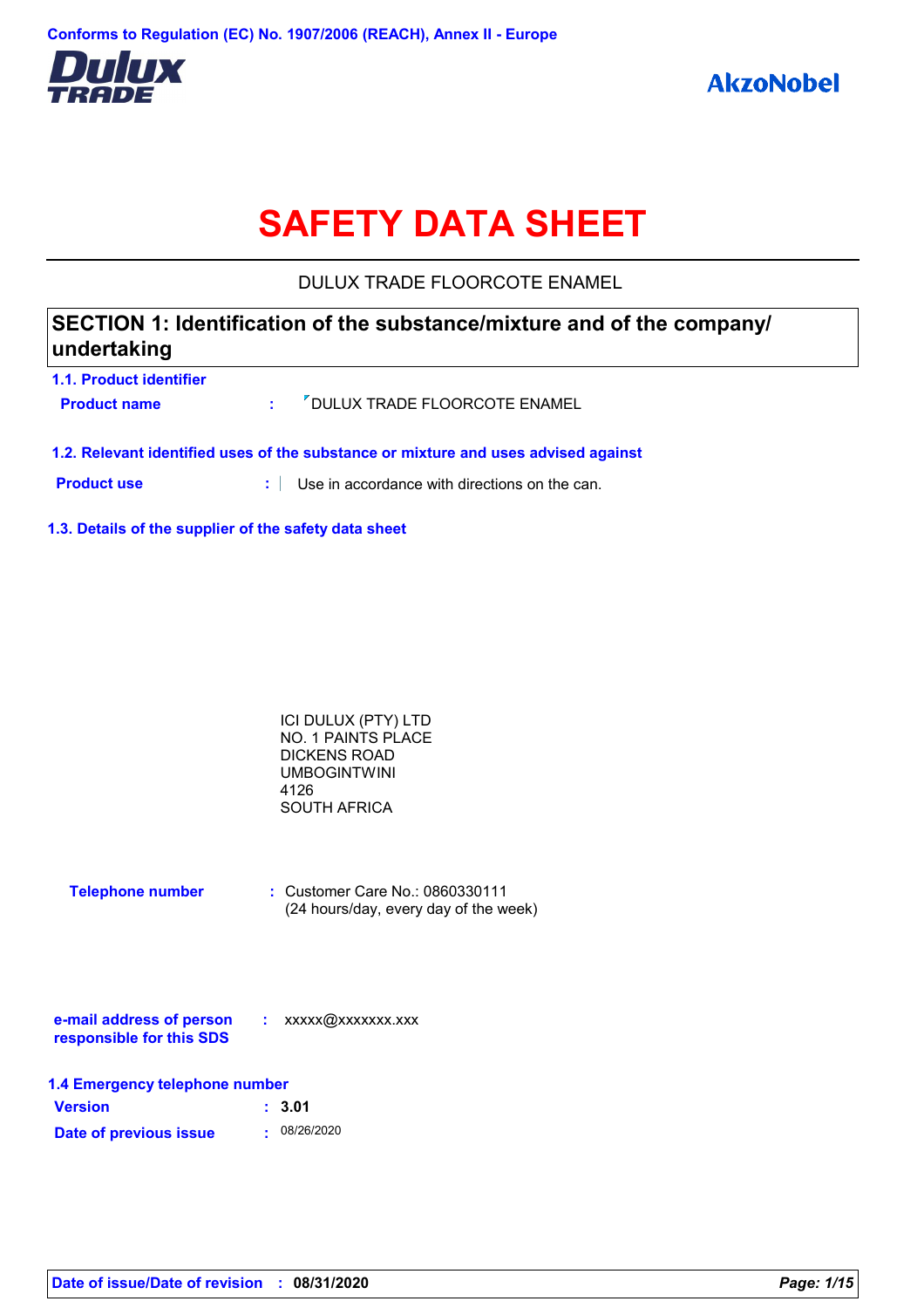# **SECTION 2: Hazards identification**

| 2.1 Classification of the substance or mixture |  |
|------------------------------------------------|--|
|                                                |  |

**Product definition : Mixture** 

### **Classification according to Regulation (EC) No. 1272/2008 [CLP/GHS]**

Flam. Liq. 3, H226 STOT RE 1, H372 Aquatic Chronic 3, H412

The product is classified as hazardous according to Regulation (EC) 1272/2008 as amended.

| <b>Ingredients of unknown</b><br>toxicity    | $: 0\%$ |
|----------------------------------------------|---------|
| <b>Ingredients of unknown</b><br>ecotoxicity | $: 0\%$ |

See Section 16 for the full text of the H statements declared above.

See Section 11 for more detailed information on health effects and symptoms.

### **2.2 Label elements**

**Hazard pictograms :**



| <b>Signal word</b>                                                                                                                                              | : Danger                                                                                                                                                                             |
|-----------------------------------------------------------------------------------------------------------------------------------------------------------------|--------------------------------------------------------------------------------------------------------------------------------------------------------------------------------------|
| <b>Hazard statements</b>                                                                                                                                        | : H226 - Flammable liquid and vapour.<br>H372 - Causes damage to organs through prolonged or repeated exposure.<br>H412 - Harmful to aquatic life with long lasting effects.         |
| <b>Precautionary statements</b>                                                                                                                                 |                                                                                                                                                                                      |
| <b>General</b>                                                                                                                                                  | : P102 - Keep out of reach of children.<br>P101 - If medical advice is needed, have product container or label at hand.                                                              |
| <b>Prevention</b>                                                                                                                                               | : P210 - Keep away from heat, hot surfaces, sparks, open flames and other ignition<br>sources. No smoking.<br>P233 - Keep container tightly closed.<br>P260 - Do not breathe vapour. |
| <b>Response</b>                                                                                                                                                 | : P312 - Call a POISON CENTER or doctor/physician if you feel unwell.                                                                                                                |
| <b>Storage</b>                                                                                                                                                  | $:$ P235 - Keep cool.                                                                                                                                                                |
| <b>Disposal</b>                                                                                                                                                 | : P501 - Dispose of contents and container in accordance with all local, regional,<br>national or international regulations.                                                         |
| <b>Hazardous ingredients</b>                                                                                                                                    | : Solvent naphtha (petroleum), medium aliph.                                                                                                                                         |
| <b>Supplemental label</b><br>elements                                                                                                                           | : Contains butanone oxime. May produce an allergic reaction.                                                                                                                         |
| <b>Annex XVII - Restrictions</b><br>on the manufacture,<br>placing on the market and<br>use of certain dangerous<br>substances, mixtures and<br><b>articles</b> | : Not applicable.                                                                                                                                                                    |
| <b>Special packaging requirements</b>                                                                                                                           |                                                                                                                                                                                      |
| <b>Containers to be fitted</b><br>with child-resistant<br>fastenings                                                                                            | : Yes, applicable.                                                                                                                                                                   |
| <b>Tactile warning of danger</b>                                                                                                                                | : Yes, applicable.                                                                                                                                                                   |
| 2.3 Other hazards                                                                                                                                               |                                                                                                                                                                                      |
| Other hazards which do<br>not result in classification                                                                                                          | : None known.                                                                                                                                                                        |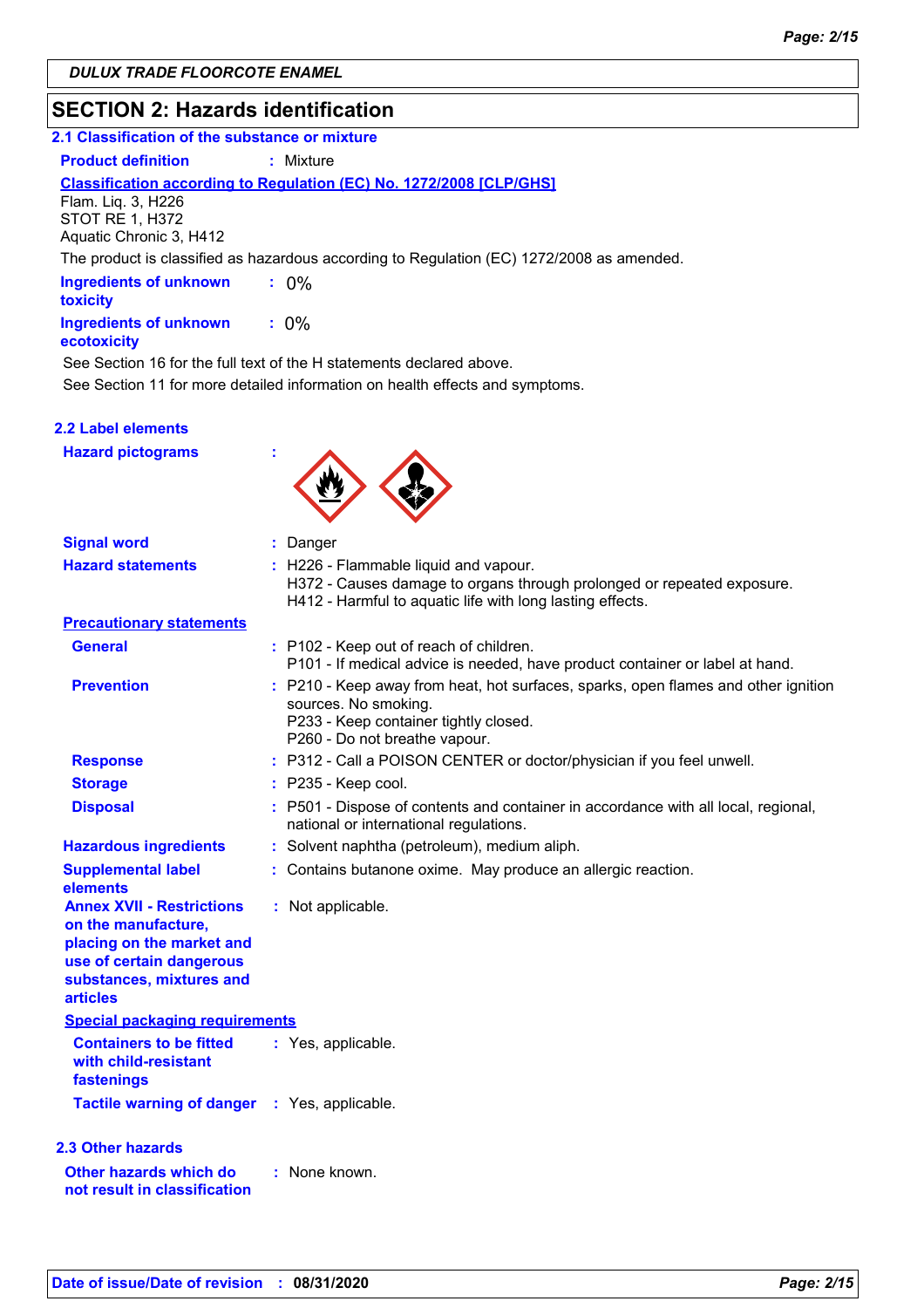# **SECTION 3: Composition/information on ingredients**

| <b>3.2 Mixtures</b>                                           | ٠<br>Mixture                                                                             |               |                                                                                                                                                                                                                 |             |
|---------------------------------------------------------------|------------------------------------------------------------------------------------------|---------------|-----------------------------------------------------------------------------------------------------------------------------------------------------------------------------------------------------------------|-------------|
| <b>Product/ingredient name</b>                                | <b>Identifiers</b>                                                                       | $\frac{9}{6}$ | <b>Regulation (EC) No.</b><br>1272/2008 [CLP]                                                                                                                                                                   | <b>Type</b> |
| Solvent naphtha (petroleum),<br>medium aliph.                 | EC: 265-191-7<br>CAS: 64742-88-7<br>Index:<br>649-405-00-X                               | $≥20 - ≤25$   | STOT RE 1, H372 (central nervous system<br>(CNS)<br>Asp. Tox. 1, H304                                                                                                                                           | $[1]$       |
| Naphtha (petroleum),<br>hydrodesulfurized heavy               | EC: 265-185-4<br>CAS: 64742-82-1                                                         | l≥10 - ≤16    | Flam. Liq. 3, H226<br><b>STOT SE 3, H336</b><br>STOT RE 2, H373 (respiratory system)<br>Asp. Tox. 1, H304<br>Aquatic Chronic 2, H411                                                                            | $[1]$       |
| Solvent naphtha (petroleum),<br>heavy arom.                   | EC: 265-198-5<br>CAS: 64742-94-5<br>Index:<br>649-424-00-3                               | 8,2∥          | <b>STOT SE 3, H335</b><br>Asp. Tox. 1, H304<br>Aquatic Chronic 2, H411<br><b>EUH066</b>                                                                                                                         | $[1]$       |
| Reaction Mass of<br>Ethylbenzene and M-Xylene<br>and P-Xylene | REACH #:<br>01-2119488216-32                                                             | ≤3            | Flam. Liq. 3, H226<br>Acute Tox. 4, H312<br>Acute Tox. 4, H332<br>Skin Irrit. 2, H315<br>Eye Irrit. 2, H319<br><b>STOT SE 3, H335</b><br><b>STOT RE 2, H373</b><br>Asp. Tox. 1, H304<br>Aquatic Chronic 3, H412 | $[1]$       |
| Methyl ethyl ketoxime                                         | REACH #:<br>01-2119539477-28<br>EC: 202-496-6<br>CAS: 96-29-7<br>Index:<br>616-014-00-0  | 50,3∣         | Acute Tox. 4, H312<br>Eye Dam. 1, H318<br>Skin Sens. 1, H317<br>Carc. 2, H351                                                                                                                                   | $[1]$       |
| mesitylene                                                    | EC: 203-604-4<br>CAS: 108-67-8<br>Index:<br>601-025-00-5                                 | l≤0,1         | Flam. Liq. 3, H226<br><b>STOT SE 3, H335</b><br>Aquatic Chronic 2, H411                                                                                                                                         | [1] [2]     |
| 2-butoxyethanol                                               | REACH #:<br>01-2119475108-36<br>EC: 203-905-0<br>CAS: 111-76-2<br>Index:<br>603-014-00-0 | $\leq 0,1$    | Acute Tox. 4, H302<br>Acute Tox. 4, H312<br>Acute Tox. 4, H332<br>Skin Irrit. 2, H315<br>Eye Irrit. 2, H319                                                                                                     | [1] [2]     |
|                                                               |                                                                                          |               | See Section 16 for<br>the full text of the H<br>statements declared<br>above.                                                                                                                                   |             |

There are no additional ingredients present which, within the current knowledge of the supplier and in the concentrations applicable, are classified as hazardous to health or the environment, are PBTs, vPvBs or Substances of equivalent concern, or have been assigned a workplace exposure limit and hence require reporting in this section.

**Type** 

[1] Substance classified with a health or environmental hazard

[2] Substance with a workplace exposure limit

[3] Substance meets the criteria for PBT according to Regulation (EC) No. 1907/2006, Annex XIII

[4] Substance meets the criteria for vPvB according to Regulation (EC) No. 1907/2006, Annex XIII

[5] Substance of equivalent concern

[6] Additional disclosure due to company policy

Occupational exposure limits, if available, are listed in Section 8.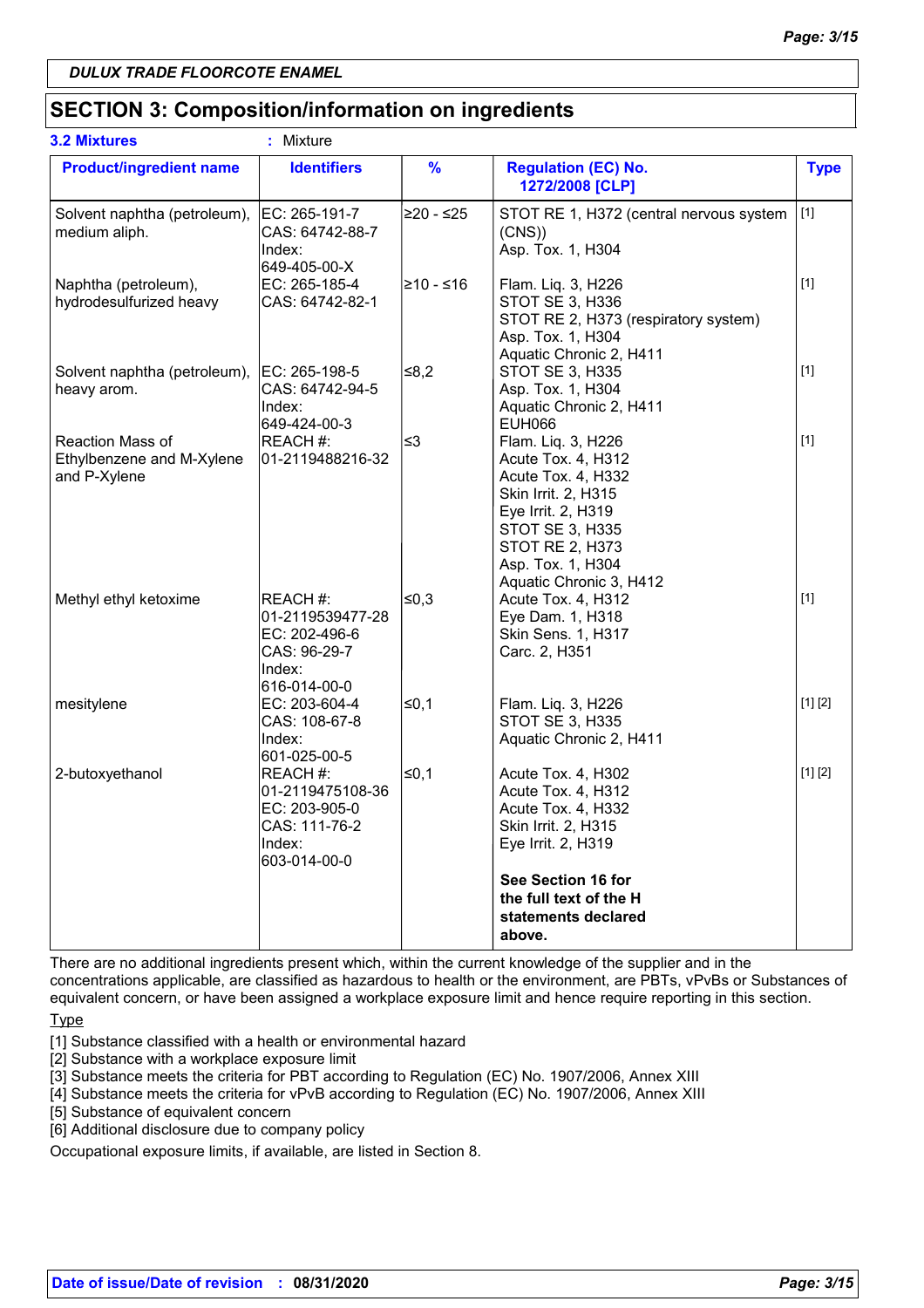### **SECTION 4: First aid measures**

| <b>4.1 Description of first aid measures</b> |                                                                                                                                                                                                             |
|----------------------------------------------|-------------------------------------------------------------------------------------------------------------------------------------------------------------------------------------------------------------|
| <b>General</b>                               | : In all cases of doubt, or when symptoms persist, seek medical attention. Never give<br>anything by mouth to an unconscious person. If unconscious, place in recovery<br>position and seek medical advice. |
| <b>Eye contact</b>                           | : Remove contact lenses, irrigate copiously with clean, fresh water, holding the<br>eyelids apart for at least 10 minutes and seek immediate medical advice.                                                |
| <b>Inhalation</b>                            | : Remove to fresh air. Keep person warm and at rest. If not breathing, if breathing is<br>irregular or if respiratory arrest occurs, provide artificial respiration or oxygen by<br>trained personnel.      |
| <b>Skin contact</b>                          | : Remove contaminated clothing and shoes. Wash skin thoroughly with soap and<br>water or use recognised skin cleanser. Do NOT use solvents or thinners.                                                     |
| <b>Ingestion</b>                             | : If swallowed, seek medical advice immediately and show the container or label.<br>Keep person warm and at rest. Do NOT induce vomiting.                                                                   |
| <b>Protection of first-aiders</b>            | : No action shall be taken involving any personal risk or without suitable training. It<br>may be dangerous to the person providing aid to give mouth-to-mouth resuscitation.                               |

#### **4.2 Most important symptoms and effects, both acute and delayed**

There are no data available on the mixture itself. The mixture has been assessed following the conventional method of the CLP Regulation (EC) No 1272/2008 and is classified for toxicological properties accordingly. See Sections 2 and 3 for details.

Exposure to component solvent vapour concentrations in excess of the stated occupational exposure limit may result in adverse health effects such as mucous membrane and respiratory system irritation and adverse effects on the kidneys, liver and central nervous system. Symptoms and signs include headache, dizziness, fatigue, muscular weakness, drowsiness and, in extreme cases, loss of consciousness.

Solvents may cause some of the above effects by absorption through the skin. Repeated or prolonged contact with the mixture may cause removal of natural fat from the skin, resulting in non-allergic contact dermatitis and absorption through the skin.

If splashed in the eyes, the liquid may cause irritation and reversible damage.

Ingestion may cause nausea, diarrhea and vomiting.

This takes into account, where known, delayed and immediate effects and also chronic effects of components from short-term and long-term exposure by oral, inhalation and dermal routes of exposure and eye contact.

Contains butanone oxime. May produce an allergic reaction.

#### **4.3 Indication of any immediate medical attention and special treatment needed**

| <b>Notes to physician</b>  | : Treat symptomatically. Contact poison treatment specialist immediately if large<br>quantities have been ingested or inhaled. |
|----------------------------|--------------------------------------------------------------------------------------------------------------------------------|
| <b>Specific treatments</b> | : No specific treatment.                                                                                                       |

See toxicological information (Section 11)

### **SECTION 5: Firefighting measures**

| 5.1 Extinguishing media                  |                                                                      |
|------------------------------------------|----------------------------------------------------------------------|
| <b>Suitable extinguishing</b><br>media   | : Recommended: alcohol-resistant foam, $CO2$ , powders, water spray. |
| <b>Unsuitable extinguishing</b><br>media | : Do not use water jet.                                              |
|                                          |                                                                      |

| 5.2 Special hazards arising from the substance or mixture |                                                                                                                              |
|-----------------------------------------------------------|------------------------------------------------------------------------------------------------------------------------------|
| <b>Hazards from the</b><br>substance or mixture           | : Fire will produce dense black smoke. Exposure to decomposition products may<br>cause a health hazard.                      |
| <b>Hazardous combustion</b><br>products                   | : Decomposition products may include the following materials: carbon monoxide,<br>carbon dioxide, smoke, oxides of nitrogen. |

**5.3 Advice for firefighters**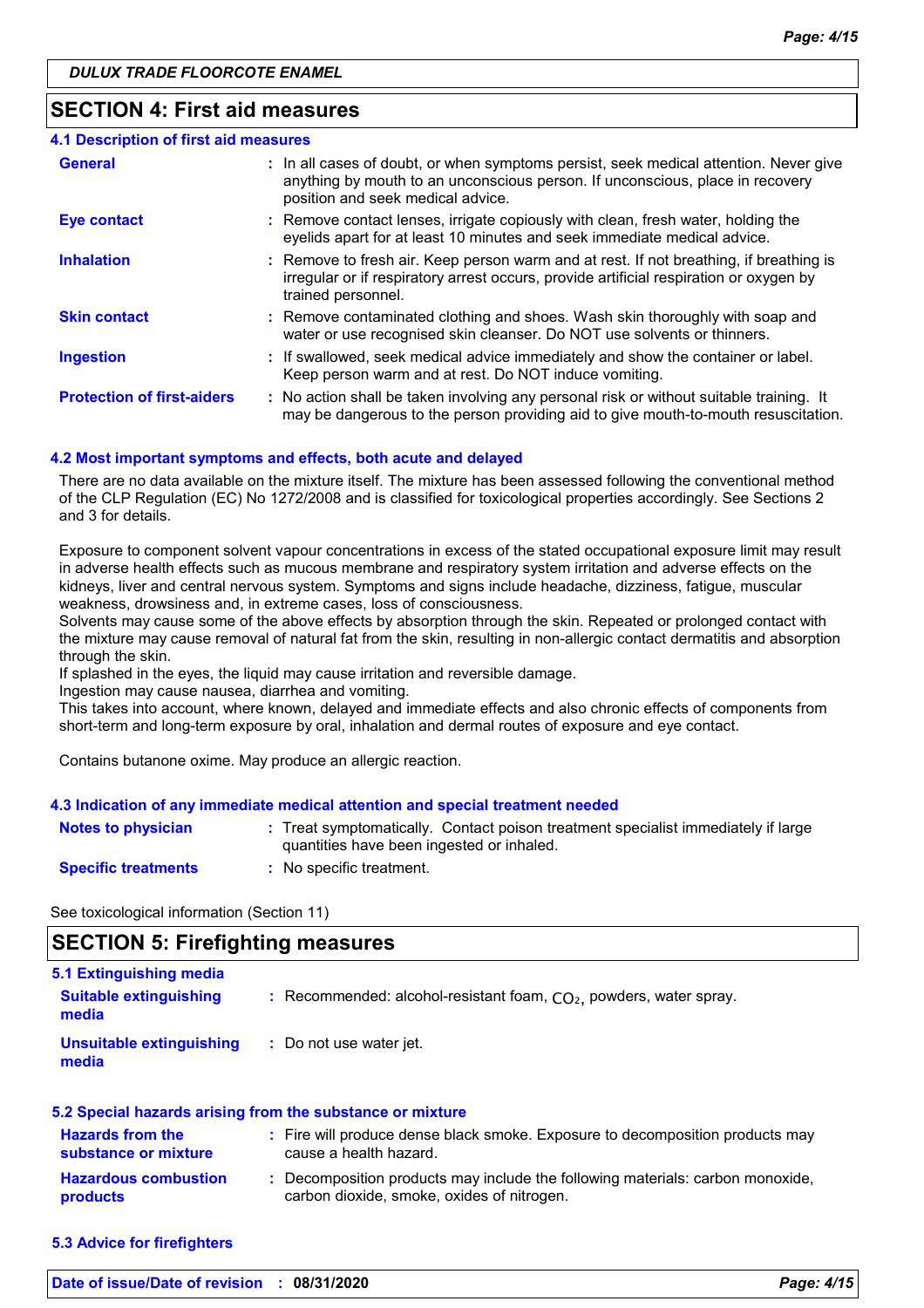# **SECTION 5: Firefighting measures**

| <b>Special protective actions</b>                        | : Cool closed containers exposed to fire with water. Do not release runoff from fire to |
|----------------------------------------------------------|-----------------------------------------------------------------------------------------|
| for fire-fighters                                        | drains or watercourses.                                                                 |
| <b>Special protective</b><br>equipment for fire-fighters | : Appropriate breathing apparatus may be required.                                      |

# **SECTION 6: Accidental release measures**

|                                                                | 6.1 Personal precautions, protective equipment and emergency procedures                                                                                                                                                                                                            |
|----------------------------------------------------------------|------------------------------------------------------------------------------------------------------------------------------------------------------------------------------------------------------------------------------------------------------------------------------------|
| For non-emergency<br>personnel                                 | : Exclude sources of ignition and ventilate the area. Avoid breathing vapour or mist.<br>Refer to protective measures listed in sections 7 and 8.                                                                                                                                  |
|                                                                | For emergency responders : If specialised clothing is required to deal with the spillage, take note of any<br>information in Section 8 on suitable and unsuitable materials. See also the<br>information in "For non-emergency personnel".                                         |
| <b>6.2 Environmental</b><br>precautions                        | : Do not allow to enter drains or watercourses. If the product contaminates lakes,<br>rivers, or sewers, inform the appropriate authorities in accordance with local<br>regulations.                                                                                               |
| 6.3 Methods and material<br>for containment and<br>cleaning up | : Contain and collect spillage with non-combustible, absorbent material e.g. sand,<br>earth, vermiculite or diatomaceous earth and place in container for disposal<br>according to local regulations (see Section 13). Preferably clean with a detergent.<br>Avoid using solvents. |
| 6.4 Reference to other<br><b>sections</b>                      | : See Section 1 for emergency contact information.<br>See Section 8 for information on appropriate personal protective equipment.<br>See Section 13 for additional waste treatment information.                                                                                    |

# **SECTION 7: Handling and storage**

The information in this section contains generic advice and guidance. The list of Identified Uses in Section 1 should be consulted for any available use-specific information provided in the Exposure Scenario(s).

| <b>7.1 Precautions for safe</b><br>handling | : Prevent the creation of flammable or explosive concentrations of vapours in air and<br>avoid vapour concentrations higher than the occupational exposure limits.<br>In addition, the product should only be used in areas from which all naked lights and<br>other sources of ignition have been excluded. Electrical equipment should be<br>protected to the appropriate standard.<br>Mixture may charge electrostatically: always use earthing leads when transferring<br>from one container to another.<br>Operators should wear antistatic footwear and clothing and floors should be of the<br>conducting type.<br>Keep away from heat, sparks and flame. No sparking tools should be used.<br>Avoid contact with skin and eyes. Avoid the inhalation of dust, particulates, spray or<br>mist arising from the application of this mixture. Avoid inhalation of dust from<br>sanding.<br>Eating, drinking and smoking should be prohibited in areas where this material is<br>handled, stored and processed.<br>Put on appropriate personal protective equipment (see Section 8).<br>Never use pressure to empty. Container is not a pressure vessel.<br>Always keep in containers made from the same material as the original one.<br>Comply with the health and safety at work laws.<br>Do not allow to enter drains or watercourses.<br>Information on fire and explosion protection<br>Vapours are heavier than air and may spread along floors. Vapours may form<br>explosive mixtures with air. |
|---------------------------------------------|--------------------------------------------------------------------------------------------------------------------------------------------------------------------------------------------------------------------------------------------------------------------------------------------------------------------------------------------------------------------------------------------------------------------------------------------------------------------------------------------------------------------------------------------------------------------------------------------------------------------------------------------------------------------------------------------------------------------------------------------------------------------------------------------------------------------------------------------------------------------------------------------------------------------------------------------------------------------------------------------------------------------------------------------------------------------------------------------------------------------------------------------------------------------------------------------------------------------------------------------------------------------------------------------------------------------------------------------------------------------------------------------------------------------------------------------------------------------------------------------------------------|
|---------------------------------------------|--------------------------------------------------------------------------------------------------------------------------------------------------------------------------------------------------------------------------------------------------------------------------------------------------------------------------------------------------------------------------------------------------------------------------------------------------------------------------------------------------------------------------------------------------------------------------------------------------------------------------------------------------------------------------------------------------------------------------------------------------------------------------------------------------------------------------------------------------------------------------------------------------------------------------------------------------------------------------------------------------------------------------------------------------------------------------------------------------------------------------------------------------------------------------------------------------------------------------------------------------------------------------------------------------------------------------------------------------------------------------------------------------------------------------------------------------------------------------------------------------------------|

#### **7.2 Conditions for safe storage, including any incompatibilities**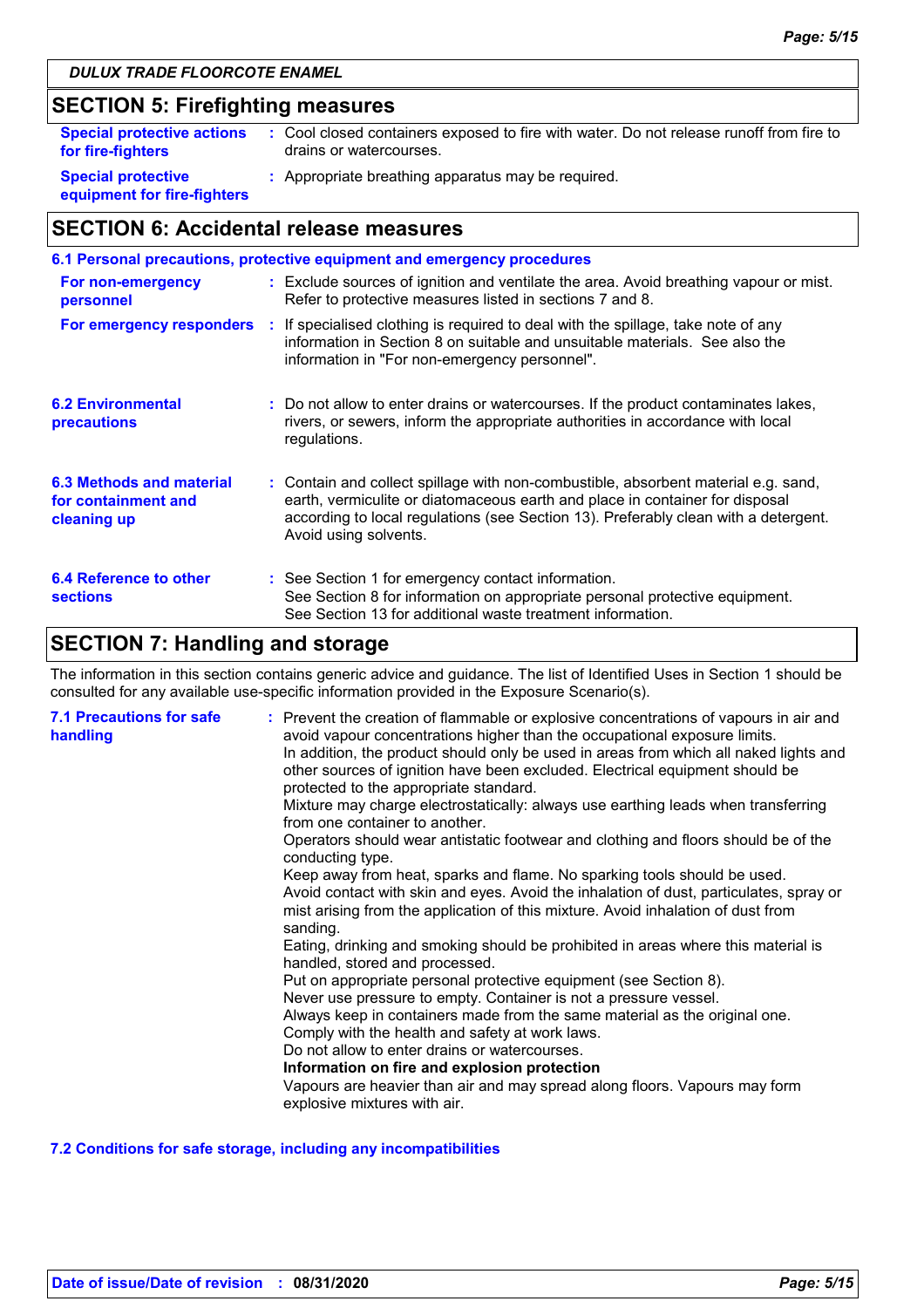### **SECTION 7: Handling and storage**

Store in accordance with local regulations.

#### **Notes on joint storage**

Keep away from: oxidising agents, strong alkalis, strong acids.

#### **Additional information on storage conditions**

Observe label precautions. Store in a dry, cool and well-ventilated area. Keep away from heat and direct sunlight. Keep away from sources of ignition. No smoking. Prevent unauthorised access. Containers that have been opened must be carefully resealed and kept upright to prevent leakage.

#### **7.3 Specific end use(s)**

**Recommendations : Industrial sector specific : solutions** : Not available. : Not available.

### **SECTION 8: Exposure controls/personal protection**

The information in this section contains generic advice and guidance. Information is provided based on typical anticipated uses of the product. Additional measures might be required for bulk handling or other uses that could significantly increase worker exposure or environmental releases.

#### **8.1 Control parameters**

#### **Occupational exposure limits**

| <b>Product/ingredient name</b><br>mesitylene<br>2-butoxyethanol |  | <b>Exposure limit values</b><br>EU OEL (Europe, 2/2017). Notes: list of indicative occupational<br>exposure limit values<br>TWA: 20 ppm 8 hours.<br>TWA: 100 mg/m <sup>3</sup> 8 hours.<br>EU OEL (Europe, 2/2017). Absorbed through skin. Notes: list<br>of indicative occupational exposure limit values<br>TWA: 20 ppm 8 hours.<br>TWA: 98 mg/m <sup>3</sup> 8 hours.<br>STEL: 50 ppm 15 minutes.<br>STEL: 246 mg/m <sup>3</sup> 15 minutes. |  |  |  |
|-----------------------------------------------------------------|--|-------------------------------------------------------------------------------------------------------------------------------------------------------------------------------------------------------------------------------------------------------------------------------------------------------------------------------------------------------------------------------------------------------------------------------------------------|--|--|--|
|                                                                 |  |                                                                                                                                                                                                                                                                                                                                                                                                                                                 |  |  |  |
| <b>DNELS/DMELS</b>                                              |  |                                                                                                                                                                                                                                                                                                                                                                                                                                                 |  |  |  |
| No DNELs/DMELs available.                                       |  |                                                                                                                                                                                                                                                                                                                                                                                                                                                 |  |  |  |
| <b>PNECs</b><br>No PNECs available                              |  |                                                                                                                                                                                                                                                                                                                                                                                                                                                 |  |  |  |
| <b>8.2 Exposure controls</b>                                    |  |                                                                                                                                                                                                                                                                                                                                                                                                                                                 |  |  |  |
| <b>Appropriate engineering</b><br>controls                      |  | : Provide adequate ventilation. Where reasonably practicable, this should be<br>achieved by the use of local exhaust ventilation and good general extraction. If<br>these are not sufficient to maintain concentrations of particulates and solvent<br>vapours below the OEL, suitable respiratory protection must be worn.                                                                                                                     |  |  |  |
| <b>Individual protection measures</b>                           |  |                                                                                                                                                                                                                                                                                                                                                                                                                                                 |  |  |  |
|                                                                 |  |                                                                                                                                                                                                                                                                                                                                                                                                                                                 |  |  |  |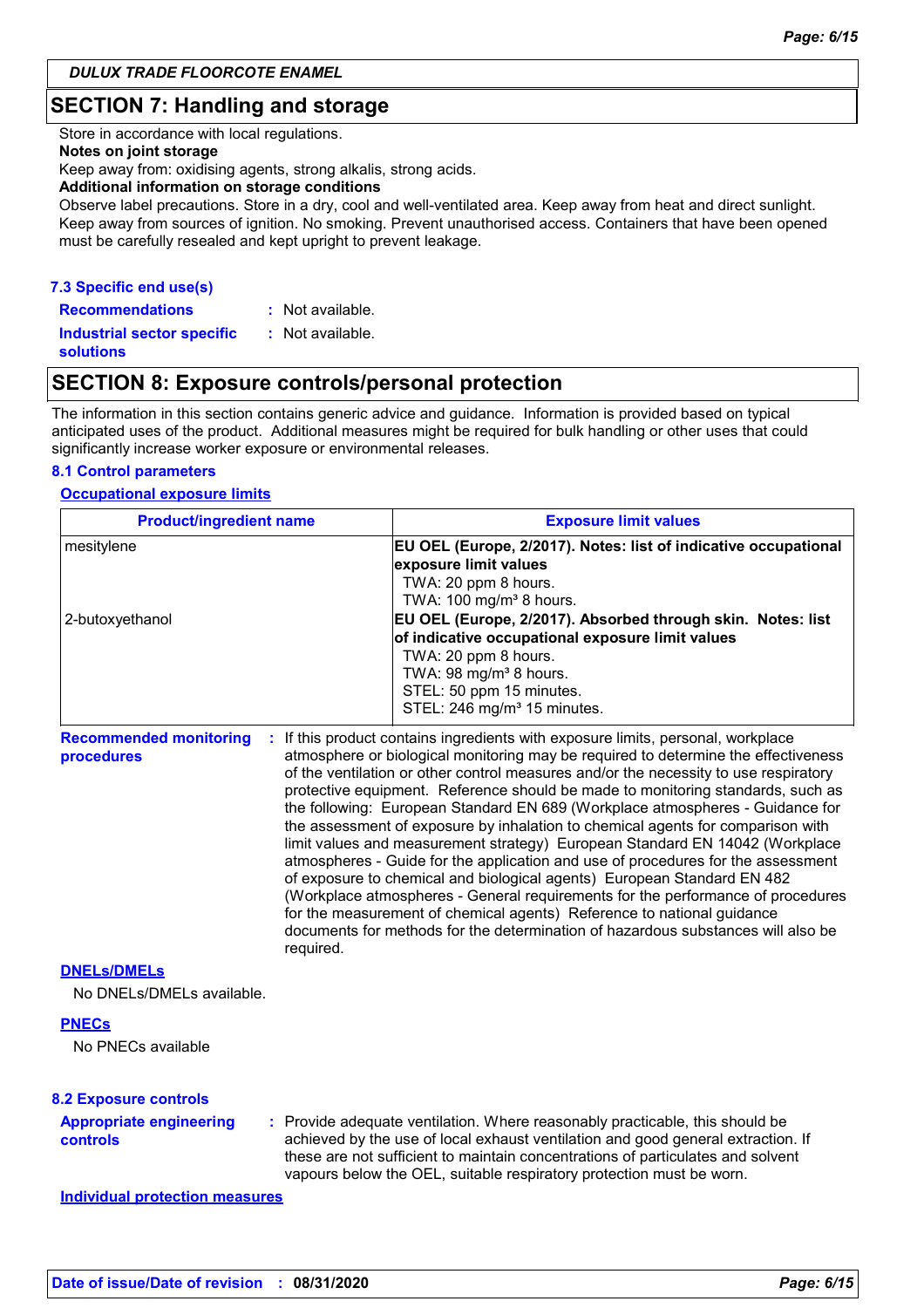| <b>Hygiene measures</b>       | : Wash hands, forearms and face thoroughly after handling chemical products, before                                                                                                                                                                                                                                                                                                                                                                                                                                                                                                                                                                                                     |
|-------------------------------|-----------------------------------------------------------------------------------------------------------------------------------------------------------------------------------------------------------------------------------------------------------------------------------------------------------------------------------------------------------------------------------------------------------------------------------------------------------------------------------------------------------------------------------------------------------------------------------------------------------------------------------------------------------------------------------------|
|                               | eating, smoking and using the lavatory and at the end of the working period.<br>Appropriate techniques should be used to remove potentially contaminated clothing.<br>Wash contaminated clothing before reusing. Ensure that eyewash stations and<br>safety showers are close to the workstation location.                                                                                                                                                                                                                                                                                                                                                                              |
| <b>Eye/face protection</b>    | : Use safety eyewear designed to protect against splash of liquids.                                                                                                                                                                                                                                                                                                                                                                                                                                                                                                                                                                                                                     |
| <b>Skin protection</b>        |                                                                                                                                                                                                                                                                                                                                                                                                                                                                                                                                                                                                                                                                                         |
| <b>Hand protection</b>        |                                                                                                                                                                                                                                                                                                                                                                                                                                                                                                                                                                                                                                                                                         |
| <b>Gloves</b>                 | : When prolonged or frequently repeated contact may occur, a glove with a protection<br>class of 6 (breakthrough time >480 minutes according to EN374) is recommended.<br>Recommended gloves: Viton $\circledR$ or Nitrile, thickness $\geq 0.38$ mm.<br>When only brief contact is expected, a glove with protection class of 2 or higher<br>(breakthrough time > 30 minutes according to EN374) is recommended.<br>Recommended gloves: Nitrile, thickness ≥ 0.12 mm.<br>Gloves should be replaced regularly and if there is any sign of damage to the glove<br>material.                                                                                                              |
|                               | The performance or effectiveness of the glove may be reduced by physical/chemical<br>damage and poor maintenance.                                                                                                                                                                                                                                                                                                                                                                                                                                                                                                                                                                       |
| <b>Body protection</b>        | : Personnel should wear antistatic clothing made of natural fibres or of high-<br>temperature-resistant synthetic fibres.                                                                                                                                                                                                                                                                                                                                                                                                                                                                                                                                                               |
| <b>Other skin protection</b>  | : Appropriate footwear and any additional skin protection measures should be<br>selected based on the task being performed and the risks involved and should be<br>approved by a specialist before handling this product.                                                                                                                                                                                                                                                                                                                                                                                                                                                               |
| <b>Respiratory protection</b> | : If workers are exposed to concentrations above the exposure limit, they must use<br>appropriate, certified respirators.                                                                                                                                                                                                                                                                                                                                                                                                                                                                                                                                                               |
|                               | OLD LEAD-BASED PAINTS:                                                                                                                                                                                                                                                                                                                                                                                                                                                                                                                                                                                                                                                                  |
|                               | When surfaces are to be prepared for painting, account should be taken of the age<br>of the property and the possibility that lead-pigmented paint might be present. There<br>is a possibility that ingestion or inhalation of scrapings or dust arising from the<br>preparation work could cause health effects. As a working rule you should assume<br>that this will be the case if the age of the property is pre 1960.                                                                                                                                                                                                                                                             |
|                               | Where possible wet sanding or chemical stripping methods should be used with<br>surfaces of this type to avoid the creation of dust. When dry sanding cannot be<br>avoided, and effective local exhaust ventilation is not available, it is recommended<br>that a dust respirator is worn, that is approved for use with lead dusts, and its type<br>selected on the basis of the COSHH assessment, taking into account the<br>Workplace Exposure Limit for lead in air. Furthermore, steps should be taken to<br>ensure containment of the dusts created, and that all practicable measures are<br>taken to clean up thoroughly all deposits of dusts in and around the affected area. |
|                               | Respiratory protection in case of dust or spray mist formation. (particle filter EN143<br>type P2) Respiratory protection in case of vapour formation. (half mask with<br>combination filter A2-P2 til concentrations of 0,5 Vol%.)                                                                                                                                                                                                                                                                                                                                                                                                                                                     |
|                               | The current Control of Lead at Work Regulations approved code of practice should<br>be consulted for advice on protective clothing and personal hygiene precautions.<br>Care should also be taken to exclude visitors, members of the household and<br>especially children from the affected area, during the actual work and the<br>subsequent clean up operations. All scrapings, dust, etc. should be disposed of by<br>the professional painting contractor as Hazardous Waste.                                                                                                                                                                                                     |
|                               | Extra precautions will also need to be taken when burning off old lead-based paints<br>because fumes containing lead will be produced. It is recommended that a<br>respirator, approved for use with particulate fumes of lead is selected on the basis<br>of the COSHH assessment, taking into account the Workplace Exposure Limit for<br>lead in air. Similar precautions to those given above about sanding should be taken<br>with reference to protective clothing, disposal of scrapings and dusts, and exclusion<br>of other personnel and especially children from the building during actual work and                                                                         |

the subsequent clean up operations.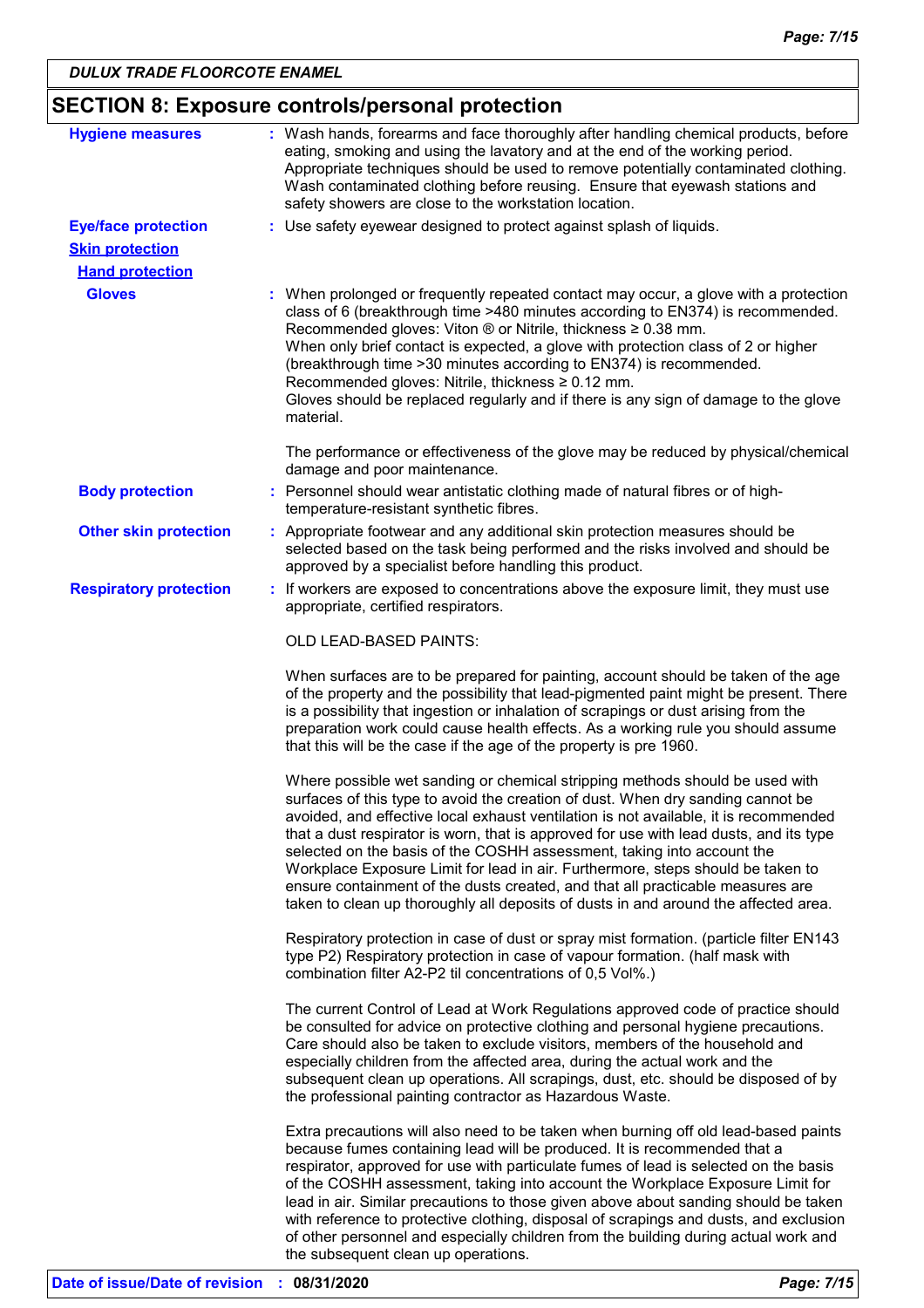### **SECTION 8: Exposure controls/personal protection**

Avoid the inhalation of dust. Wear suitable face mask if dry sanding. Special precautions should be taken during surface preparation of pre-1960s paint surfaces over wood and metal as they may contain harmful lead.

**controls**

- **Environmental exposure : Do not allow to enter drains or watercourses.** 
	-

# **SECTION 9: Physical and chemical properties**

| 9.1. Information on basic physical and chemical properties |    |                                                         |
|------------------------------------------------------------|----|---------------------------------------------------------|
| <b>Appearance</b>                                          |    |                                                         |
| <b>Physical state</b>                                      |    | : Liquid.                                               |
| <b>Colour</b>                                              |    | : Various: See label.                                   |
| <b>Odour</b>                                               |    | Not available.                                          |
| <b>Odour threshold</b>                                     |    | : Not available.                                        |
| рH                                                         |    | Not available.                                          |
| <b>Melting point/freezing point</b>                        |    | : Not available.                                        |
| Initial boiling point and boiling<br>range                 |    | $: 157^{\circ}$ C                                       |
| <b>Flash point</b>                                         |    | Closed cup: 37°C                                        |
| <b>Evaporation rate</b>                                    |    | : Not available.                                        |
| <b>Upper/lower flammability or</b><br>explosive limits     |    | : Not available.                                        |
| <b>Vapour pressure</b>                                     |    | : Not available.                                        |
| <b>Vapour density</b>                                      |    | : Not available.                                        |
| <b>Relative density</b>                                    |    | 1,002                                                   |
| <b>Solubility(ies)</b>                                     |    | Insoluble in the following materials: cold water.       |
| <b>Partition coefficient: n-octanol/</b><br>water          |    | : Not available.                                        |
| <b>Auto-ignition temperature</b>                           |    | : Not available.                                        |
| <b>Decomposition temperature</b>                           |    | Not available.                                          |
| <b>Viscosity</b>                                           |    | Kinematic (room temperature): $4,31$ cm <sup>2</sup> /s |
| <b>Explosive properties</b>                                | t. | Not available.                                          |
| <b>Oxidising properties</b>                                |    | : Not available.                                        |
| 9.2. Other information                                     |    |                                                         |
| <b>Solubility in water</b>                                 |    | $:$ Not available.                                      |
|                                                            |    |                                                         |

# **SECTION 10: Stability and reactivity**

| Date of issue/Date of revision : 08/31/2020       |                                                                                                                                         | Page: 8/15 |
|---------------------------------------------------|-----------------------------------------------------------------------------------------------------------------------------------------|------------|
| <b>10.6 Hazardous</b><br>decomposition products   | Decomposition products may include the following materials: carbon monoxide,<br>carbon dioxide, smoke, oxides of nitrogen.              |            |
| 10.5 Incompatible materials                       | Keep away from the following materials to prevent strong exothermic reactions:<br>÷.<br>oxidising agents, strong alkalis, strong acids. |            |
| <b>10.4 Conditions to avoid</b>                   | : When exposed to high temperatures may produce hazardous decomposition<br>products.                                                    |            |
| <b>10.3 Possibility of</b><br>hazardous reactions | : Under normal conditions of storage and use, hazardous reactions will not occur.                                                       |            |
| <b>10.2 Chemical stability</b>                    | : Stable under recommended storage and handling conditions (see Section 7).                                                             |            |
| <b>10.1 Reactivity</b>                            | : No specific test data related to reactivity available for this product or its ingredients.                                            |            |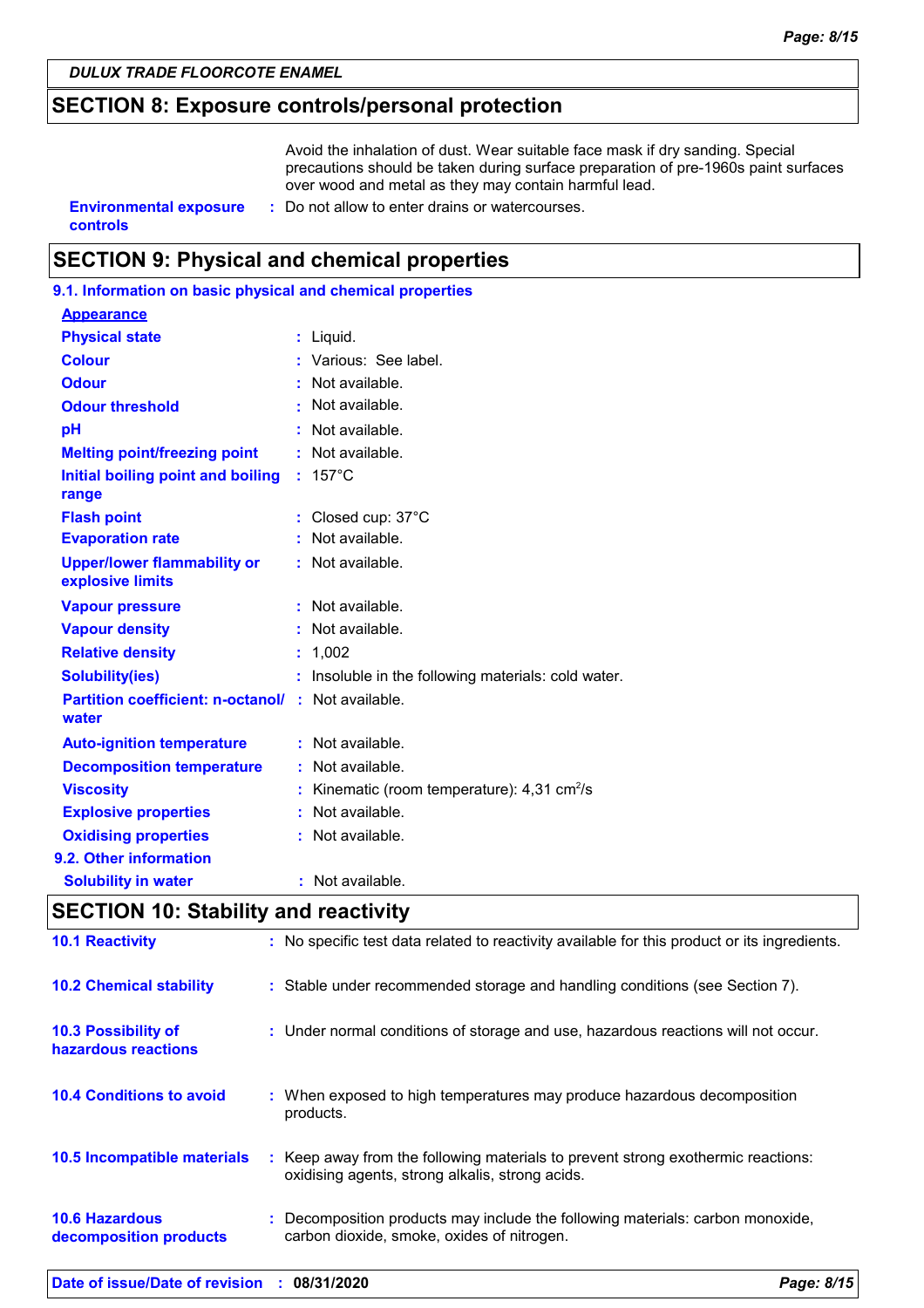# **SECTION 11: Toxicological information**

#### **11.1 Information on toxicological effects**

There are no data available on the mixture itself. The mixture has been assessed following the conventional method of the CLP Regulation (EC) No 1272/2008 and is classified for toxicological properties accordingly. See Sections 2 and 3 for details.

Exposure to component solvent vapour concentrations in excess of the stated occupational exposure limit may result in adverse health effects such as mucous membrane and respiratory system irritation and adverse effects on the kidneys, liver and central nervous system. Symptoms and signs include headache, dizziness, fatigue, muscular weakness, drowsiness and, in extreme cases, loss of consciousness.

Solvents may cause some of the above effects by absorption through the skin. Repeated or prolonged contact with the mixture may cause removal of natural fat from the skin, resulting in non-allergic contact dermatitis and absorption through the skin.

If splashed in the eyes, the liquid may cause irritation and reversible damage.

Ingestion may cause nausea, diarrhea and vomiting.

This takes into account, where known, delayed and immediate effects and also chronic effects of components from short-term and long-term exposure by oral, inhalation and dermal routes of exposure and eye contact.

Contains butanone oxime. May produce an allergic reaction.

#### **Acute toxicity**

| <b>Product/ingredient name</b>                                | <b>Result</b>                 | <b>Species</b> | <b>Dose</b>                | <b>Exposure</b>                                      |
|---------------------------------------------------------------|-------------------------------|----------------|----------------------------|------------------------------------------------------|
| Solvent naphtha<br>(petroleum), medium aliph.                 | <b>LC50 Inhalation Vapour</b> | Rat            | >5500 ppm                  | 4 hours                                              |
|                                                               | LD50 Dermal<br>LD50 Oral      | Rabbit<br>Rat  | >3000 mg/kg<br>>5000 mg/kg | $\overline{\phantom{0}}$<br>$\overline{\phantom{0}}$ |
| Reaction Mass of<br>Ethylbenzene and M-Xylene<br>and P-Xylene | LC50 Inhalation Gas.          | Rat            | 5000 ppm                   | 4 hours                                              |
|                                                               | LD50 Oral                     | Rat            | 4300 mg/kg                 | $\overline{\phantom{0}}$                             |

**Conclusion/Summary :** Not available.

**Acute toxicity estimates**

| <b>Route</b>         | <b>ATE value</b> |  |  |
|----------------------|------------------|--|--|
| Dermal               | 23100,5 mg/kg    |  |  |
| Inhalation (vapours) | 231 mg/l         |  |  |

#### **Irritation/Corrosion**

| <b>Product/ingredient name</b>            | <b>Result</b>            | <b>Species</b> | <b>Score</b>             | <b>Exposure</b> | <b>Observation</b>       |
|-------------------------------------------|--------------------------|----------------|--------------------------|-----------------|--------------------------|
| Solvent naphtha (petroleum),              | Skin - Mild irritant     | Rabbit         |                          | 24 hours 500    |                          |
| heavy arom.                               |                          |                |                          | microliters     |                          |
| <b>Reaction Mass of</b>                   | Eyes - Mild irritant     | Rabbit         | $\overline{\phantom{0}}$ | 87 mg           |                          |
| Ethylbenzene and M-Xylene<br>and P-Xylene |                          |                |                          |                 |                          |
|                                           | Eyes - Severe irritant   | Rabbit         |                          | 24 hours 5      |                          |
|                                           |                          |                |                          | mg              |                          |
|                                           | Skin - Mild irritant     | Rat            | $\overline{\phantom{0}}$ | l8 hours 60     | $\overline{\phantom{a}}$ |
|                                           |                          |                |                          | microliters     |                          |
|                                           | Skin - Moderate irritant | Rabbit         |                          | 100%            |                          |
| Methyl ethyl ketoxime                     | Eyes - Severe irritant   | Rabbit         |                          | 100             |                          |
|                                           |                          |                |                          | microliters     |                          |
| mesitylene                                | Eyes - Mild irritant     | Rabbit         | $\overline{\phantom{a}}$ | 24 hours 500    |                          |
|                                           |                          |                |                          | milligrams      |                          |
|                                           | Skin - Moderate irritant | Rabbit         |                          | 24 hours 20     |                          |
|                                           |                          |                |                          | milligrams      |                          |
| <b>Conclusion/Summary</b>                 | : Not available.         |                |                          |                 |                          |
| <b>Sensitisation</b>                      |                          |                |                          |                 |                          |
| <b>Conclusion/Summary</b>                 | : Not available.         |                |                          |                 |                          |
| <b>Mutagenicity</b>                       |                          |                |                          |                 |                          |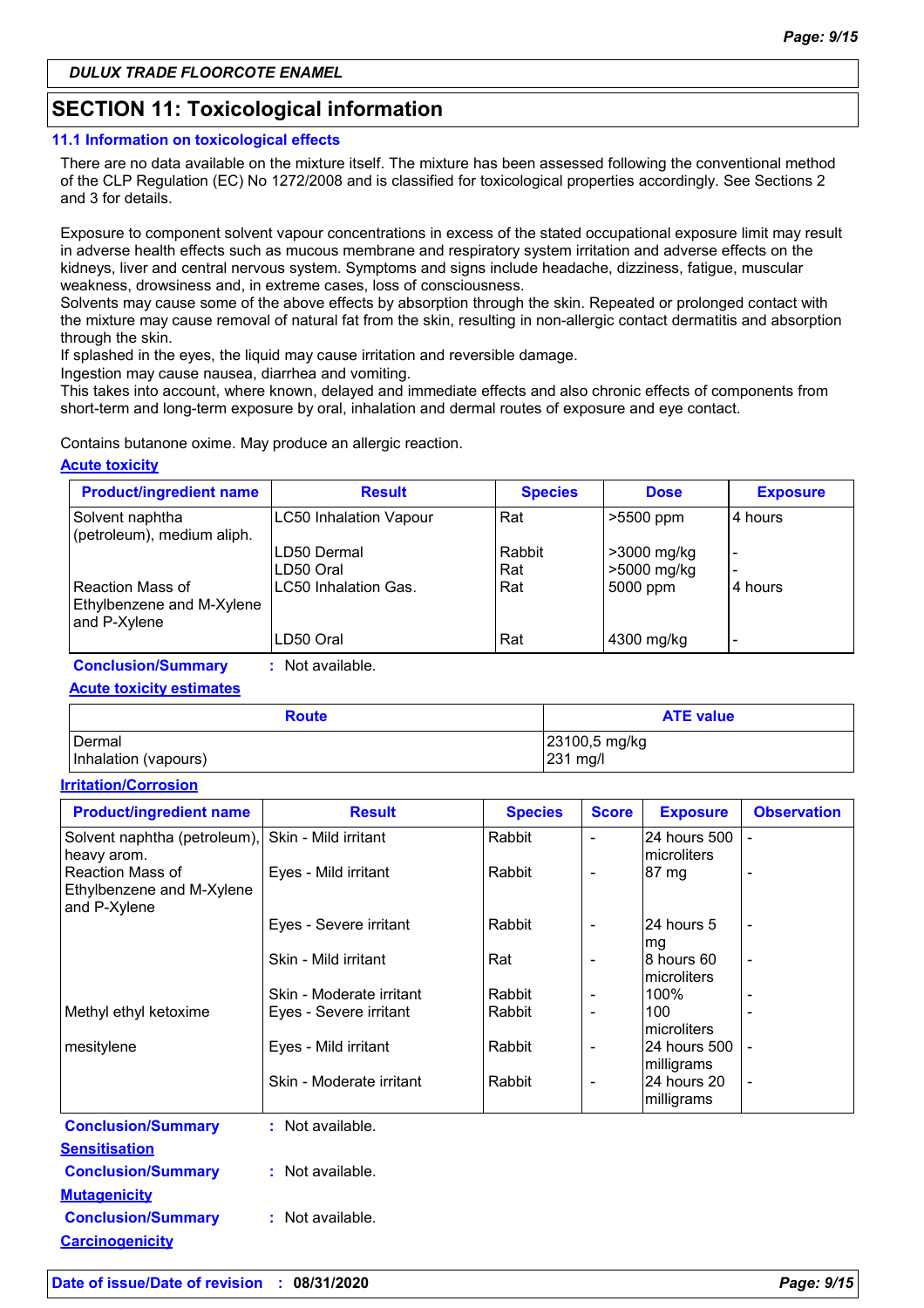# **SECTION 11: Toxicological information**

| <b>Product/ingredient name</b>                                | <b>Result</b>              | <b>Species</b> | <b>Dose</b> | <b>Exposure</b>               |
|---------------------------------------------------------------|----------------------------|----------------|-------------|-------------------------------|
| Reaction Mass of<br>Ethylbenzene and M-Xylene<br>and P-Xylene | Positive - Inhalation - TC | Mouse          | $<$ 75 ppm  | 103 weeks; 5<br>days per week |
| <b>Conclusion/Summary</b><br><b>Reproductive toxicity</b>     | $:$ Not available.         |                |             |                               |
| <b>Conclusion/Summary</b>                                     | : Not available.           |                |             |                               |

**Teratogenicity**

**Conclusion/Summary :** Not available.

#### **Specific target organ toxicity (single exposure)**

| <b>Product/ingredient name</b>                                                           | <b>Category</b>          | <b>Route of</b><br>exposure        | <b>Target organs</b>                                         |
|------------------------------------------------------------------------------------------|--------------------------|------------------------------------|--------------------------------------------------------------|
| Naphtha (petroleum), hydrodesulfurized heavy<br>Solvent naphtha (petroleum), heavy arom. | Category 3<br>Category 3 | Not applicable.<br>Not applicable. | Narcotic effects<br>Respiratory tract<br><b>l</b> irritation |
| Reaction Mass of Ethylbenzene and M-Xylene and P-<br>Xylene                              | Category 3               | Not applicable.                    | Respiratory tract<br><b>lirritation</b>                      |

#### **Specific target organ toxicity (repeated exposure)**

| <b>Product/ingredient name</b>                                                                              | <b>Category</b>          | <b>Route of</b><br>exposure      | <b>Target organs</b>                 |
|-------------------------------------------------------------------------------------------------------------|--------------------------|----------------------------------|--------------------------------------|
| Solvent naphtha (petroleum), medium aliph.                                                                  | Category 1               | l Not determined                 | l central nervous<br>system (CNS)    |
| Naphtha (petroleum), hydrodesulfurized heavy<br>Reaction Mass of Ethylbenzene and M-Xylene and P-<br>Xylene | Category 2<br>Category 2 | Not determined<br>Not determined | respiratory system<br>Not determined |

#### **Aspiration hazard**

| <b>Product/ingredient name</b>                          | <b>Result</b>                         |
|---------------------------------------------------------|---------------------------------------|
| Solvent naphtha (petroleum), medium aliph.              | <b>ASPIRATION HAZARD - Category 1</b> |
| Naphtha (petroleum), hydrodesulfurized heavy            | <b>ASPIRATION HAZARD - Category 1</b> |
| Solvent naphtha (petroleum), heavy arom.                | <b>ASPIRATION HAZARD - Category 1</b> |
| Reaction Mass of Ethylbenzene and M-Xylene and P-Xylene | <b>ASPIRATION HAZARD - Category 1</b> |

#### **Other information :**

: Not available.

# **SECTION 12: Ecological information**

#### **12.1 Toxicity**

There are no data available on the mixture itself. Do not allow to enter drains or watercourses.

The mixture has been assessed following the summation method of the CLP Regulation (EC) No 1272/2008 and is classified for eco-toxicological properties accordingly. See Sections 2 and 3 for details.

| <b>Product/ingredient name</b>                                       | <b>Result</b>                                                                                               | <b>Species</b>                                                                   | <b>Exposure</b>                 |
|----------------------------------------------------------------------|-------------------------------------------------------------------------------------------------------------|----------------------------------------------------------------------------------|---------------------------------|
| <b>Reaction Mass of</b><br>Ethylbenzene and M-Xylene<br>and P-Xylene | Acute LC50 8500 µg/l Marine water                                                                           | Crustaceans - Palaemonetes<br>pugio                                              | 48 hours                        |
| mesitylene<br>2-butoxyethanol                                        | Acute LC50 13400 µg/l Fresh water<br>Chronic NOEC 400 µg/l Fresh water<br>Acute EC50 >1000 mg/l Fresh water | Fish - Pimephales promelas<br>Daphnia - Daphnia magna<br>Daphnia - Daphnia magna | 96 hours<br>21 days<br>48 hours |
| Associated to a 10 concern such                                      | and Millet and a State to the                                                                               |                                                                                  |                                 |

**Conclusion/Summary :** Not available.

#### **12.2 Persistence and degradability**

**Conclusion/Summary :** Not available.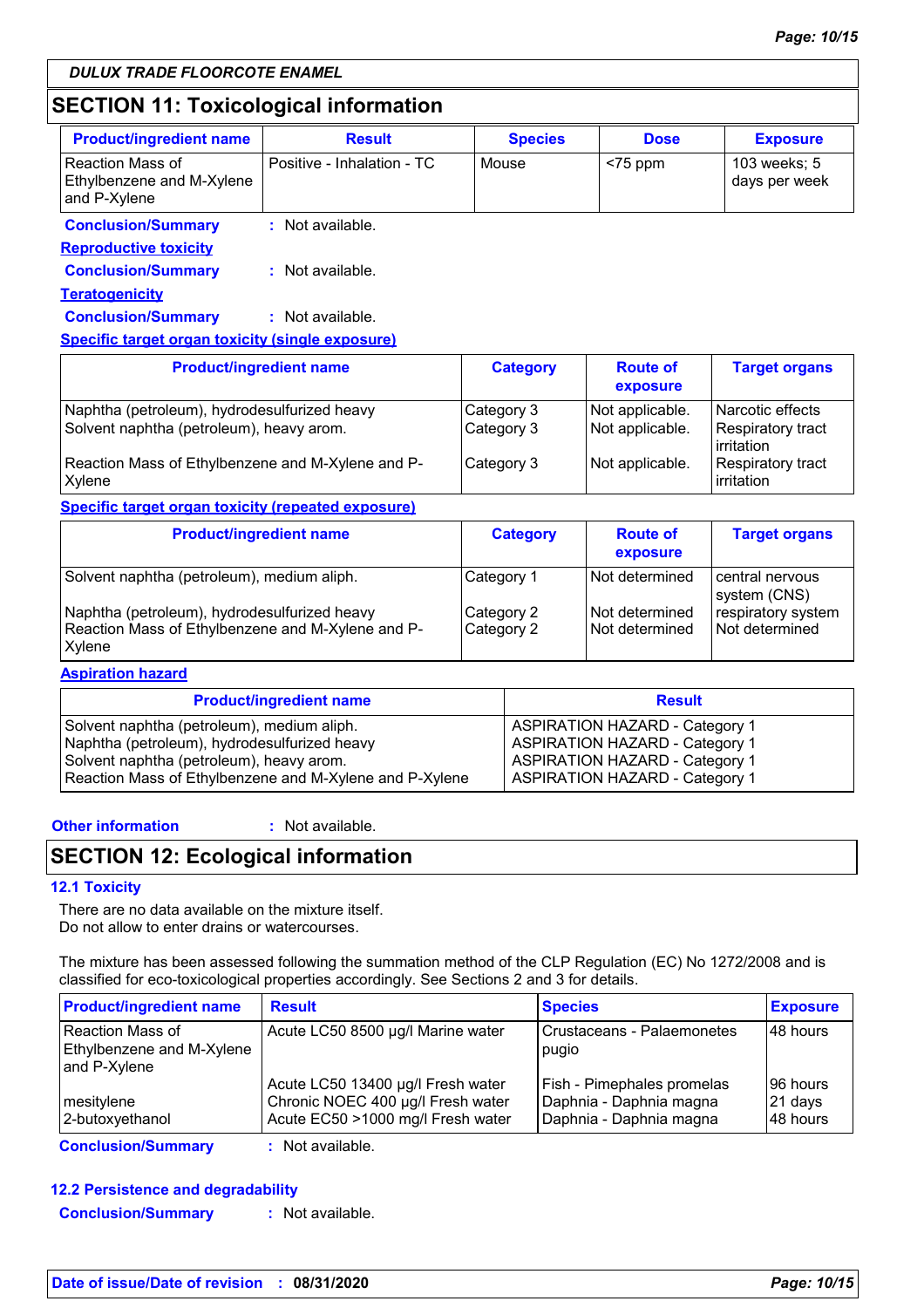# **SECTION 12: Ecological information**

| <b>Product/ingredient name</b>                                  | <b>Aquatic half-life</b> | <b>Photolysis</b> | Biodegradability |
|-----------------------------------------------------------------|--------------------------|-------------------|------------------|
| l Reaction Mass of<br>Ethylbenzene and M-Xylene<br>and P-Xylene |                          |                   | l Readilv        |

#### **12.3 Bioaccumulative potential**

| <b>Product/ingredient name</b>                         | $LogP_{ow}$ | <b>BCF</b>  | <b>Potential</b> |
|--------------------------------------------------------|-------------|-------------|------------------|
| Naphtha (petroleum),<br>hydrodesulfurized heavy        |             | 10 to 2500  | high             |
| Solvent naphtha (petroleum), 2.8 to 6.5<br>heavy arom. |             | 199 to 5780 | high             |
| Methyl ethyl ketoxime                                  | 0,63        | 2.5 to 5.8  | low              |
| mesitylene                                             | 3.42        | 161         | l low            |
| 2-butoxyethanol                                        | 0.81        |             | low              |

#### **12.4 Mobility in soil**

| <b>Soil/water partition</b>           | : Not available. |
|---------------------------------------|------------------|
| <b>coefficient</b> (K <sub>oc</sub> ) |                  |
| <b>Mobility</b>                       | : Not available. |

#### **12.5 Results of PBT and vPvB assessment**

| <b>PBT</b>  | : Not applicable. |
|-------------|-------------------|
| <b>vPvB</b> | : Not applicable. |

**12.6 Other adverse effects** : No known significant effects or critical hazards.

# **SECTION 13: Disposal considerations**

The information in this section contains generic advice and guidance. The list of Identified Uses in Section 1 should be consulted for any available use-specific information provided in the Exposure Scenario(s).

#### **13.1 Waste treatment methods**

| <b>Product</b>                 |                                                                                                                                                                                                                                                                                                                                                                                                                                                                                                                                                    |  |
|--------------------------------|----------------------------------------------------------------------------------------------------------------------------------------------------------------------------------------------------------------------------------------------------------------------------------------------------------------------------------------------------------------------------------------------------------------------------------------------------------------------------------------------------------------------------------------------------|--|
| <b>Methods of disposal</b>     | The generation of waste should be avoided or minimised wherever possible.<br>Disposal of this product, solutions and any by-products should at all times comply<br>with the requirements of environmental protection and waste disposal legislation<br>and any regional local authority requirements. Dispose of surplus and non-<br>recyclable products via a licensed waste disposal contractor. Waste should not be<br>disposed of untreated to the sewer unless fully compliant with the requirements of<br>all authorities with jurisdiction. |  |
| <b>Hazardous waste</b>         | : The classification of the product may meet the criteria for a hazardous waste.                                                                                                                                                                                                                                                                                                                                                                                                                                                                   |  |
| <b>Disposal considerations</b> | Do not allow to enter drains or watercourses.<br>Dispose of according to all federal, state and local applicable regulations.<br>If this product is mixed with other wastes, the original waste product code may no<br>longer apply and the appropriate code should be assigned.<br>For further information, contact your local waste authority.                                                                                                                                                                                                   |  |
| <b>Packaging</b>               |                                                                                                                                                                                                                                                                                                                                                                                                                                                                                                                                                    |  |
| <b>Methods of disposal</b>     | : The generation of waste should be avoided or minimised wherever possible. Waste<br>packaging should be recycled. Incineration or landfill should only be considered<br>when recycling is not feasible.                                                                                                                                                                                                                                                                                                                                           |  |
| <b>Disposal considerations</b> | : Using information provided in this safety data sheet, advice should be obtained from<br>the relevant waste authority on the classification of empty containers.<br>Empty containers must be scrapped or reconditioned.<br>Dispose of containers contaminated by the product in accordance with local or<br>national legal provisions.                                                                                                                                                                                                            |  |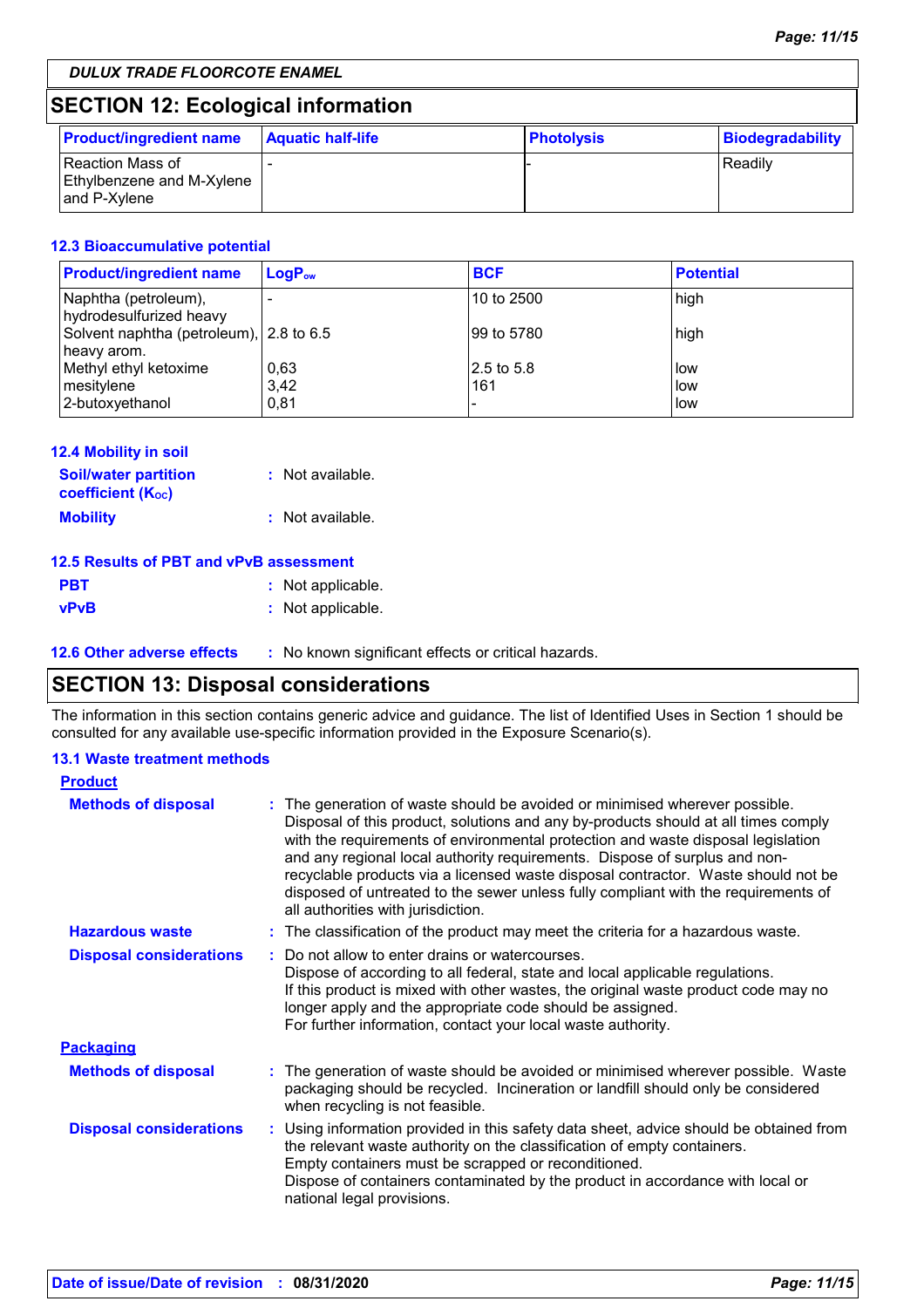# **SECTION 13: Disposal considerations**

| <b>Type of packaging</b>     | European waste catalogue (EWC) |                                                                                                                                                                                                                                                                                                                                                                                                                                                                                                                                                               |
|------------------------------|--------------------------------|---------------------------------------------------------------------------------------------------------------------------------------------------------------------------------------------------------------------------------------------------------------------------------------------------------------------------------------------------------------------------------------------------------------------------------------------------------------------------------------------------------------------------------------------------------------|
| <b>CEPE Paint Guidelines</b> | 15 01 10*                      | packaging containing residues of or contaminated by<br>hazardous substances                                                                                                                                                                                                                                                                                                                                                                                                                                                                                   |
| <b>Special precautions</b>   |                                | : This material and its container must be disposed of in a safe way. Care should be<br>taken when handling emptied containers that have not been cleaned or rinsed out.<br>Empty containers or liners may retain some product residues. Vapour from product<br>residues may create a highly flammable or explosive atmosphere inside the<br>container. Do not cut, weld or grind used containers unless they have been cleaned<br>thoroughly internally. Avoid dispersal of spilt material and runoff and contact with<br>soil, waterways, drains and sewers. |

# **SECTION 14: Transport information**

# **Information pertaining to IATA and ADN is considered not relevant since the material is not packaged in the correct approved packaging required of these methods of transport.**

|                                                                                             | <b>ADR</b>                                                                                                                                                                                                             | <b>IMDG</b>    |
|---------------------------------------------------------------------------------------------|------------------------------------------------------------------------------------------------------------------------------------------------------------------------------------------------------------------------|----------------|
| 14.1 UN number                                                                              | <b>UN1263</b>                                                                                                                                                                                                          | <b>UN1263</b>  |
| 14.2 UN proper<br>shipping name                                                             | <b>PAINT</b>                                                                                                                                                                                                           | <b>PAINT</b>   |
| <b>14.3 Transport</b><br>hazard class(es)                                                   |                                                                                                                                                                                                                        |                |
| <b>Class</b>                                                                                | 3                                                                                                                                                                                                                      | $\mathbf{3}$   |
| <b>Subsidiary class</b>                                                                     |                                                                                                                                                                                                                        |                |
| <b>14.4 Packing group</b>                                                                   | $\ensuremath{\mathsf{III}}\xspace$                                                                                                                                                                                     | $\mathbf{III}$ |
| 14.5<br><b>Environmental</b><br>hazards                                                     |                                                                                                                                                                                                                        |                |
| <b>Marine pollutant</b>                                                                     | No.                                                                                                                                                                                                                    | No.            |
| <b>Marine pollutant</b><br><b>substances</b>                                                |                                                                                                                                                                                                                        | Not available. |
| <b>14.6 Special</b><br>precautions for<br><b>user</b>                                       | Transport within user's premises: always<br>transport in closed containers that are upright<br>and secure. Ensure that persons transporting<br>the product know what to do in the event of an<br>accident or spillage. |                |
| <b>HI/Kemler number</b>                                                                     | 30                                                                                                                                                                                                                     |                |
| <b>Emergency</b><br>schedules (EmS)                                                         |                                                                                                                                                                                                                        | $F-E$ , S-E    |
| <b>14.7 Transport in bulk</b><br>according to Annex II of<br><b>MARPOL and the IBC Code</b> | : Not applicable.                                                                                                                                                                                                      |                |
|                                                                                             |                                                                                                                                                                                                                        |                |
|                                                                                             |                                                                                                                                                                                                                        |                |
|                                                                                             |                                                                                                                                                                                                                        |                |
|                                                                                             | Date of issue/Date of revision : 08/31/2020                                                                                                                                                                            | Page: 12/15    |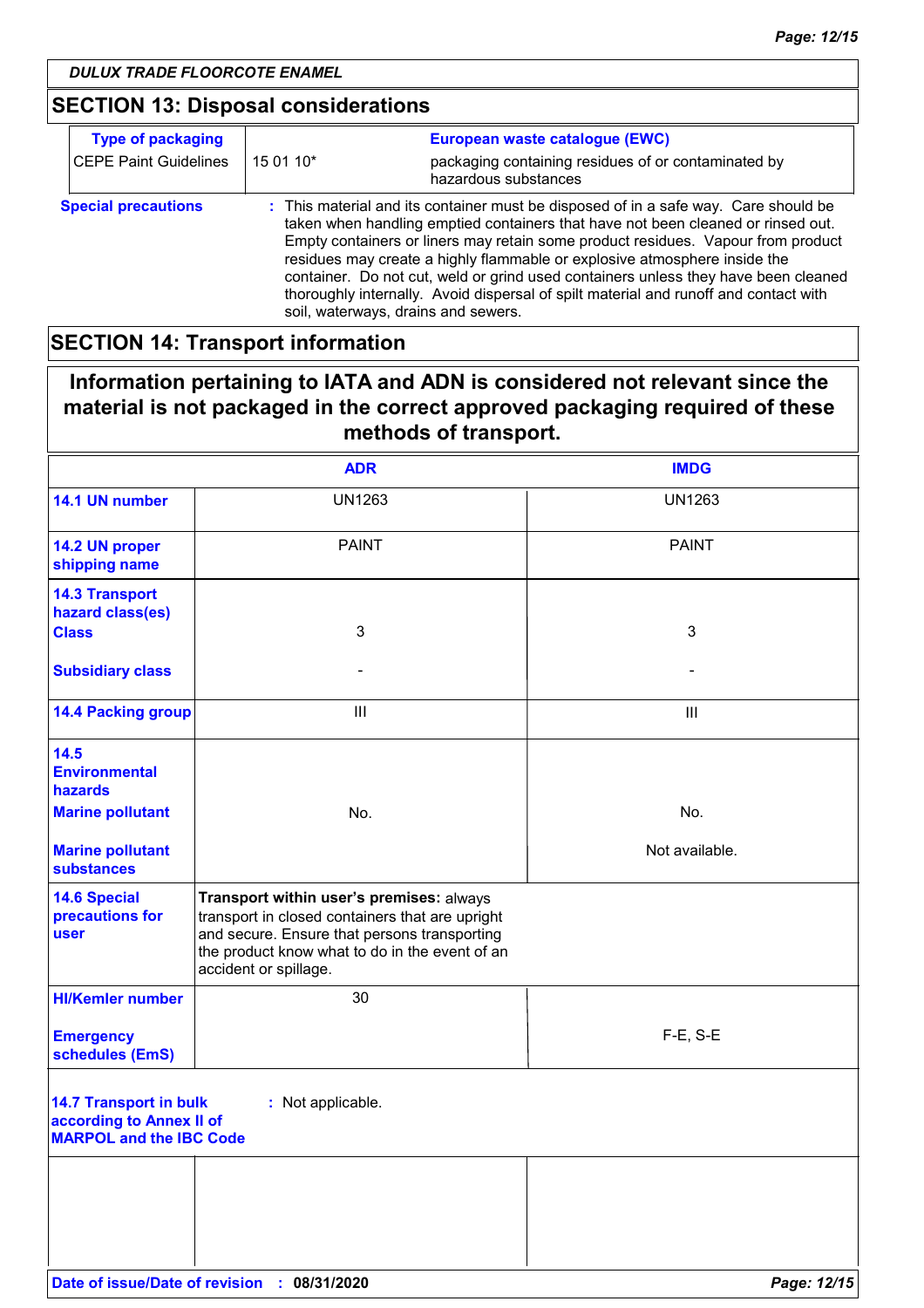# **Information pertaining to IATA and ADN is considered not relevant since the material is not packaged in the correct approved packaging required of these methods of transport.**

| <b>Additional</b> | Viscous substance exemption In pack sizes         | Viscous substance exemption In pack sizes         |
|-------------------|---------------------------------------------------|---------------------------------------------------|
| information       | less than 450 litres, under the terms of 2.2.3.1. | up to and including 30 litres, under the terms of |
|                   |                                                   | 2.3.2.5, this product is not subject to the       |
|                   | this product is not subject to the provisions of  | packaging,                                        |
|                   | ADR.                                              | labelling and marking requirements of the         |
|                   | Tunnel code (D/E)                                 | IMDG Code, but both full documentation and        |
|                   |                                                   | placarding of cargo transport units is still      |
|                   |                                                   | required.                                         |
|                   |                                                   |                                                   |

# **SECTION 15: Regulatory information**

#### **15.1 Safety, health and environmental regulations/legislation specific for the substance or mixture EU Regulation (EC) No. 1907/2006 (REACH)**

#### **Annex XIV - List of substances subject to authorisation**

#### **Annex XIV**

None of the components are listed, or the component present is below its threshold.

#### **Substances of very high concern**

None of the components are listed, or the component present is below its threshold.

**Annex XVII - Restrictions :** Not applicable. **on the manufacture, placing on the market and use of certain dangerous substances, mixtures and articles**

#### **Other EU regulations**

**VOC for Ready-for-Use :** Not applicable.

**Mixture**

**Ozone depleting substances (1005/2009/EU)**

Not listed.

#### **Prior Informed Consent (PIC) (649/2012/EU)**

Not listed.

#### **Seveso Directive**

This product may add to the calculation for determining whether a site is within the scope of the Seveso Directive on major accident hazards.

**International regulations**

**Chemical Weapon Convention List Schedules I, II & III Chemicals**

Not listed.

### **Montreal Protocol (Annexes A, B, C, E)**

Not listed.

### **Stockholm Convention on Persistent Organic Pollutants**

Not listed.

**Rotterdam Convention on Prior Informed Consent (PIC)**

Not listed.

### **UNECE Aarhus Protocol on POPs and Heavy Metals**

Not listed.

**15.2 Chemical safety :** No Chemical Safety Assessment has been carried out.

**assessment**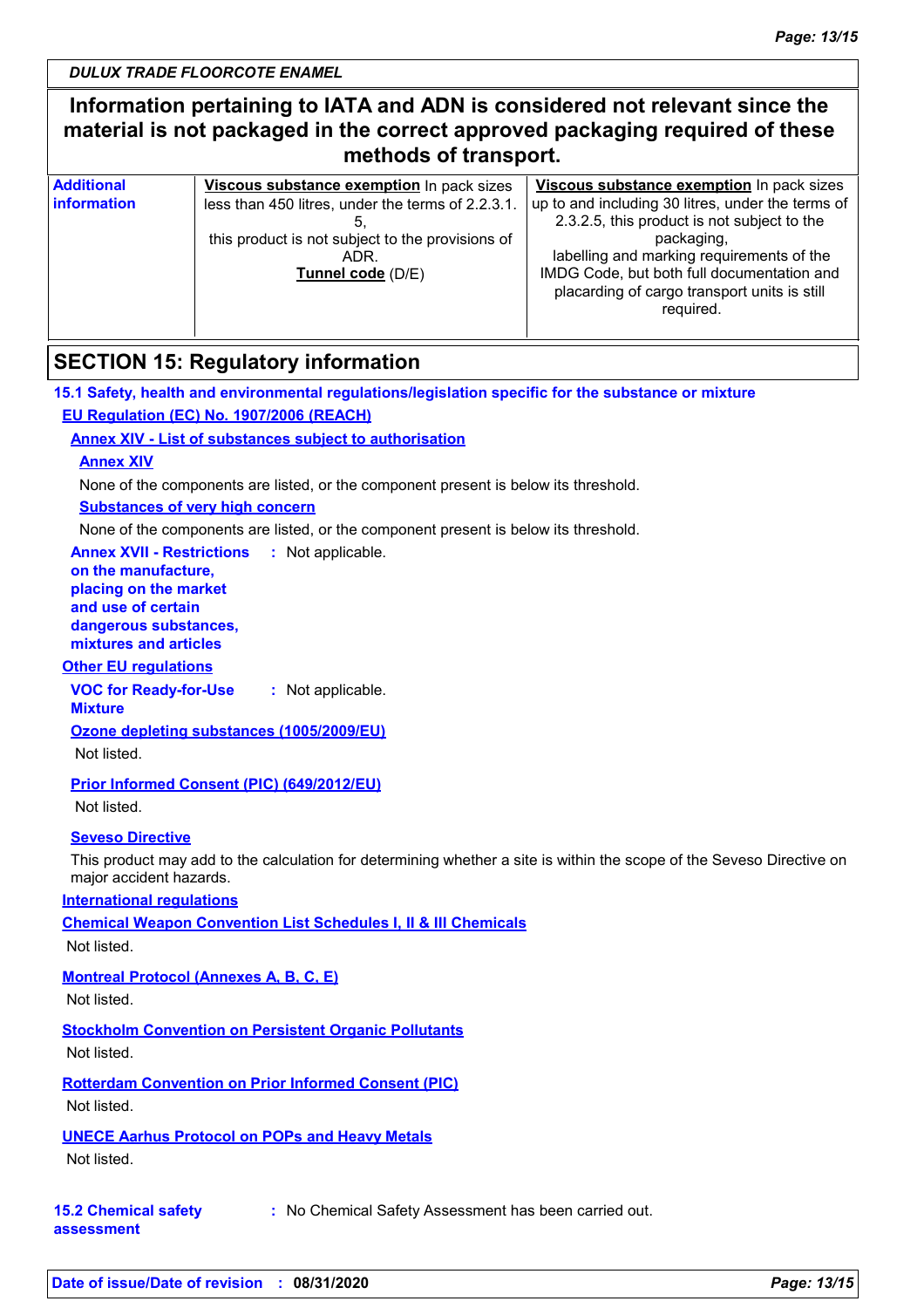# **SECTION 16: Other information**

#### **CEPE code :** 1

| $\nabla$ Indicates information that has changed from previously issued version. |  |
|---------------------------------------------------------------------------------|--|
|---------------------------------------------------------------------------------|--|

|                                               | <b>Abbreviations and acronyms : ATE = Acute Toxicity Estimate</b>             |
|-----------------------------------------------|-------------------------------------------------------------------------------|
|                                               | CLP = Classification, Labelling and Packaging Regulation [Regulation (EC) No. |
|                                               | 1272/2008]                                                                    |
| DMEL = Derived Minimal Effect Level           |                                                                               |
|                                               | DNEL = Derived No Effect Level                                                |
| EUH statement = CLP-specific Hazard statement |                                                                               |
|                                               | PBT = Persistent, Bioaccumulative and Toxic                                   |
| PNEC = Predicted No Effect Concentration      |                                                                               |
|                                               | <b>RRN = REACH Registration Number</b>                                        |
|                                               | vPvB = Very Persistent and Very Bioaccumulative                               |

#### **Procedure used to derive the classification according to Regulation (EC) No. 1272/2008 [CLP/GHS]**

| <b>Classification</b>   | <b>Justification</b>  |
|-------------------------|-----------------------|
| Flam. Liq. 3, H226      | On basis of test data |
| <b>ISTOT RE 1. H372</b> | l Calculation method  |
| Aquatic Chronic 3, H412 | Calculation method    |

#### **Full text of abbreviated H statements**

| H226             | Flammable liquid and vapour.                             |
|------------------|----------------------------------------------------------|
| H302             | Harmful if swallowed.                                    |
| H304             | May be fatal if swallowed and enters airways.            |
| H312             | Harmful in contact with skin.                            |
| H315             | Causes skin irritation.                                  |
| H317             | May cause an allergic skin reaction.                     |
| H318             | Causes serious eye damage.                               |
| H319             | Causes serious eye irritation.                           |
| H332             | Harmful if inhaled.                                      |
| H335             | May cause respiratory irritation.                        |
| H336             | May cause drowsiness or dizziness.                       |
| H <sub>351</sub> | Suspected of causing cancer.                             |
| H372             | Causes damage to organs through prolonged or repeated    |
|                  | exposure.                                                |
| H373             | May cause damage to organs through prolonged or repeated |
|                  | exposure.                                                |
| H411             | Toxic to aquatic life with long lasting effects.         |
| H412             | Harmful to aquatic life with long lasting effects.       |

#### **Full text of classifications [CLP/GHS]**

| Acute Tox. 4, H302                      | ACUTE TOXICITY (oral) - Category 4                    |
|-----------------------------------------|-------------------------------------------------------|
| Acute Tox. 4, H312                      | ACUTE TOXICITY (dermal) - Category 4                  |
| Acute Tox. 4, H332                      | <b>ACUTE TOXICITY (inhalation) - Category 4</b>       |
| Aquatic Chronic 2, H411                 | LONG-TERM (CHRONIC) AQUATIC HAZARD - Category 2       |
| Aquatic Chronic 3, H412                 | LONG-TERM (CHRONIC) AQUATIC HAZARD - Category 3       |
| Asp. Tox. 1, H304                       | <b>ASPIRATION HAZARD - Category 1</b>                 |
| Carc. 2, H351                           | <b>CARCINOGENICITY - Category 2</b>                   |
| EUH066                                  | Repeated exposure may cause skin dryness or cracking. |
| Eye Dam. 1, H318                        | SERIOUS EYE DAMAGE/EYE IRRITATION - Category 1        |
| Eye Irrit. 2, H319                      | SERIOUS EYE DAMAGE/EYE IRRITATION - Category 2        |
| Flam. Lig. 3, H226                      | FLAMMABLE LIQUIDS - Category 3                        |
| Skin Irrit. 2, H315                     | SKIN CORROSION/IRRITATION - Category 2                |
| <b>Skin Sens. 1, H317</b>               | SKIN SENSITISATION - Category 1                       |
| <b>STOT RE 1, H372</b>                  | SPECIFIC TARGET ORGAN TOXICITY - REPEATED             |
|                                         | <b>EXPOSURE - Category 1</b>                          |
| STOT RE 2, H373                         | SPECIFIC TARGET ORGAN TOXICITY - REPEATED             |
|                                         | <b>EXPOSURE - Category 2</b>                          |
| STOT SE 3, H335                         | SPECIFIC TARGET ORGAN TOXICITY - SINGLE EXPOSURE      |
|                                         | (Respiratory tract irritation) - Category 3           |
| STOT SE 3, H336                         | SPECIFIC TARGET ORGAN TOXICITY - SINGLE EXPOSURE      |
|                                         | (Narcotic effects) - Category 3                       |
| <b>Date of printing</b><br>: 09/08/2020 |                                                       |